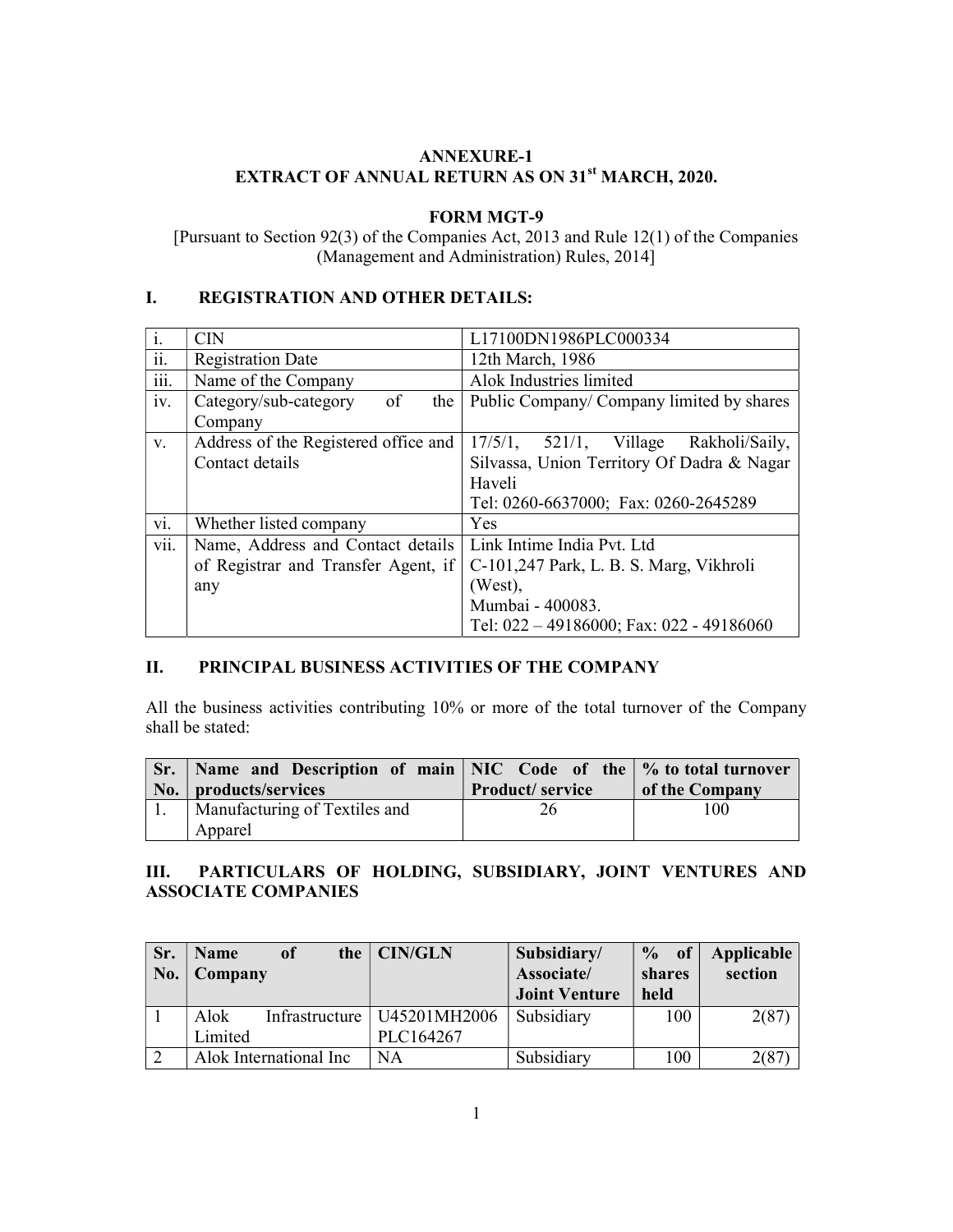| Sr.<br>No.     | <sub>of</sub><br><b>Name</b><br>the<br>Company                                    | <b>CIN/GLN</b>            | Subsidiary/<br>Associate/ | $\frac{0}{0}$<br>of<br>shares | <b>Applicable</b><br>section |
|----------------|-----------------------------------------------------------------------------------|---------------------------|---------------------------|-------------------------------|------------------------------|
|                |                                                                                   |                           | <b>Joint Venture</b>      | held                          |                              |
| $\overline{3}$ | Alok International<br>(Middle East) FZE                                           | NA                        | Subsidiary                | 100                           | 2(87)                        |
| $\overline{4}$ | Alok Global Trading<br>(Middle East) FZE                                          | NA                        | Subsidiary                | 100                           | 2(87)                        |
| $\overline{5}$ | Alok Singapore Pte<br>Limited                                                     | $\overline{NA}$           | Subsidiary                | 100                           | 2(87)                        |
| 6              | Alok Worldwide<br>Limited                                                         | $\overline{NA}$           | Subsidiary                | 100                           | 2(87)                        |
| $\overline{7}$ | Victory<br>Triumphant<br>Holdings Limited                                         | NA                        | Joint Venture             | 16.67                         |                              |
| 8              | New City of Bomba U17291MH2007<br>Manufacturing<br>Limited                        | Mill GOI195493            | Joint Venture             | 49                            |                              |
| 9              | Aurangabad<br>Textiles<br>Apparel<br>Parks<br>and<br>Limited                      | U17121MH2007<br>GOI195403 | Joint Venture             | 49                            |                              |
| 10             | Industries<br>Alok<br>International Ltd. (\$)                                     | $\overline{NA}$           | Step down<br>subsidiary   | 100                           | 2(87)                        |
| 11             | Grabal Alok<br>International Ltd. (\$)                                            | $\overline{NA}$           | Step down<br>subsidiary   | 100                           | 2(87)                        |
| 12             | Mileta a.s. (#)                                                                   | NA                        | Step down<br>subsidiary   | 100                           | 2(87)                        |
| 13             | Kesham Developers &<br>Infotech<br>Private<br>Limited $(\text{\$})$ $(\text{\$})$ | U45201MH2006<br>PTC165536 | Step down<br>subsidiary   | 100                           | 2(87)                        |
| 14             | Springdale Information<br>& Technologies Private<br>Limited $(\$)$ (*)            | U67120MH2006<br>PTC159739 | Step down<br>subsidiary   | 100                           | $\sqrt{2}$ (87)              |
| 15             | Grabal Alok (UK)<br>Limited $(\&)$ $(*)$                                          | <b>NA</b>                 | Step down<br>subsidiary   | 99.87                         | 2(87)                        |

(\$) Subsidiary of Alok Infrastructure Limited<br>
(#) Subsidiary of Alok Industries International

( $\psi$ )<br>
( $\theta$ ) Subsidiary of Alok Industries International Ltd.<br>
( $\&$ ) Subsidiary Alok Industries International Ltd. and ( $\&$ ) Subsidiary Alok Industries International Ltd. and Grabal Alok International Limited.<br>
(\*) Under liquidation

Under liquidation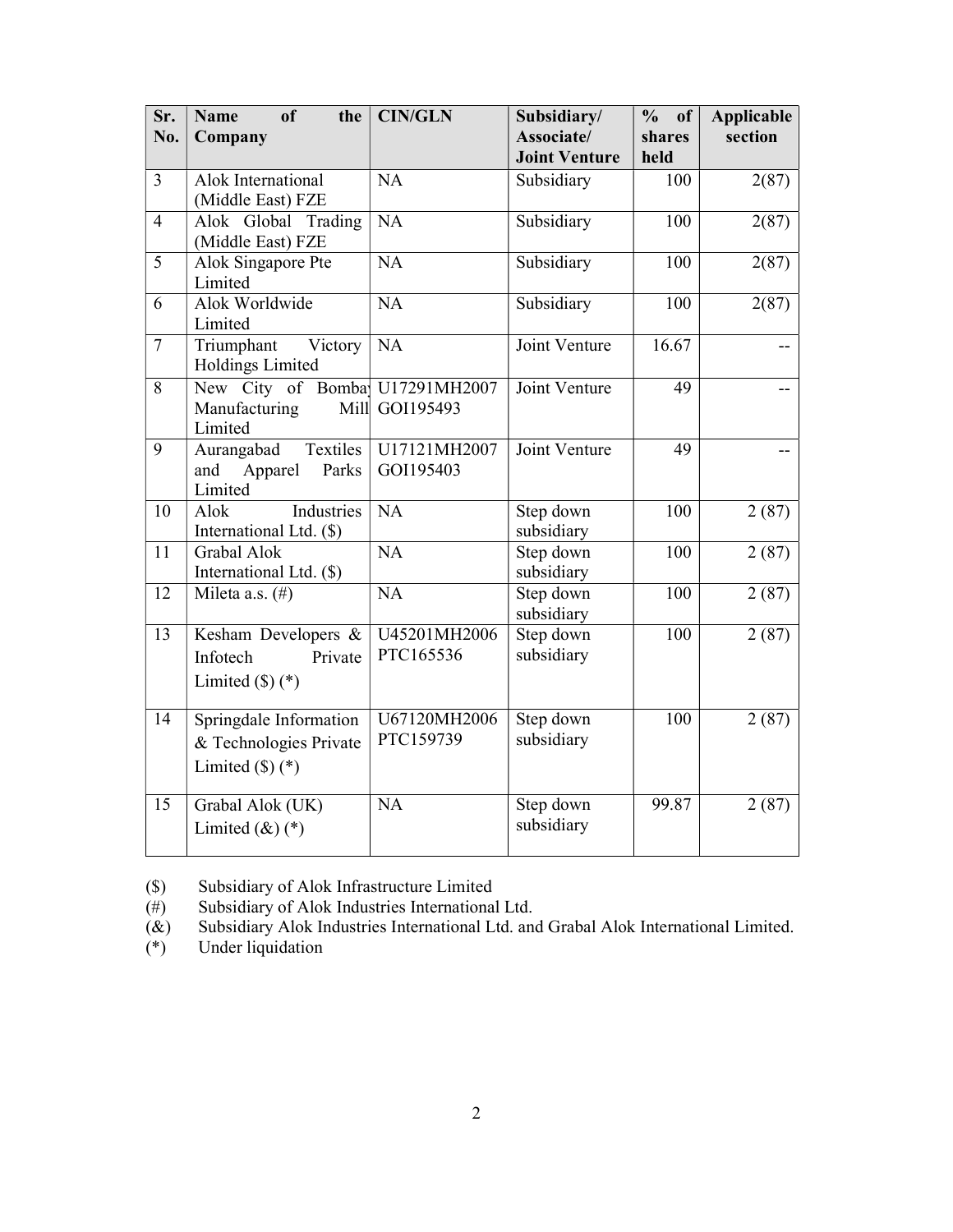# IV. SHARE HOLDING PATTERN (Equity Share Capital Breakup as percentage of Total Equity)

# i. Category-wise Share Holding

| Category of                        |                          |                          |                                                 |                              |                    |                          |                                           |                          | % Change |
|------------------------------------|--------------------------|--------------------------|-------------------------------------------------|------------------------------|--------------------|--------------------------|-------------------------------------------|--------------------------|----------|
| Shareholders                       |                          |                          | No. of Shares held at the beginning of the year |                              |                    |                          | No. of Shares held at the end of the year |                          | during   |
|                                    |                          | (As on 31.03.2019)       |                                                 |                              | (as on 31.03.2020) |                          |                                           |                          | The year |
|                                    |                          |                          |                                                 | $%$ of                       |                    |                          |                                           |                          |          |
|                                    |                          |                          |                                                 | Total                        |                    |                          |                                           | $%$ of                   |          |
|                                    |                          |                          |                                                 | Share                        |                    |                          |                                           | Total                    |          |
|                                    | Demat                    | Physical                 | Total                                           | S                            | Demat              | Physical                 | Total                                     | <b>Shares</b>            |          |
| Promoter<br>А.                     |                          |                          |                                                 |                              |                    |                          |                                           |                          |          |
| Indian<br>$\iota$                  |                          |                          |                                                 |                              |                    |                          |                                           |                          |          |
| Individual/HUF<br>a)               | 19,275,411               | $\blacksquare$           | 19,275,411                                      | 1.40                         | 18,073,218         |                          | 18,073,218                                | 1.31                     | (0.09)   |
| Central Govt<br>b)                 |                          | $\overline{\phantom{a}}$ |                                                 |                              |                    |                          |                                           |                          |          |
| State Govt(s)<br>$\mathbf{c})$     |                          | $\overline{\phantom{a}}$ |                                                 |                              |                    |                          |                                           |                          |          |
| $\mathbf{d}$<br><b>Bodies Corp</b> | 109,158,453              | $\blacksquare$           | 109,158,453                                     | 7.93                         | 109,158,453        |                          | 109,158,453                               | 7.93                     |          |
| Banks / FI<br>e)                   | $\overline{\phantom{a}}$ | $\blacksquare$           |                                                 |                              |                    |                          |                                           |                          |          |
| Any Other-Alok<br>f)               |                          |                          |                                                 |                              |                    |                          |                                           |                          |          |
| <b>Benefit Trust</b>               | 8,691,000                | $\blacksquare$           | 8,691,000                                       | 0.63                         | 8,691,000          |                          | 8,691,000                                 | 0.63                     |          |
| Sub-total $(A)(1)$ :-              | 137,124,864              | $\blacksquare$           | 137,124,864                                     | 9.96                         | 135,922,671        | $\overline{\phantom{a}}$ | 135,922,671                               | 6.15                     | (3.81)   |
| Foreign<br>2)                      |                          |                          |                                                 |                              |                    |                          |                                           |                          |          |
| NRIs-Individuals<br>g)             | $\blacksquare$           | $\overline{\phantom{a}}$ |                                                 |                              |                    |                          |                                           |                          |          |
| Other-Individuals<br>h)            | $\overline{\phantom{a}}$ | $\overline{\phantom{a}}$ |                                                 |                              |                    |                          |                                           |                          |          |
| Bodies Corp.<br>$\bf{1)}$          | $\overline{\phantom{a}}$ | $\overline{\phantom{a}}$ |                                                 |                              |                    |                          |                                           |                          |          |
| Banks / FI                         | $\blacksquare$           | $\blacksquare$           |                                                 | $\overline{\phantom{0}}$     |                    |                          |                                           |                          |          |
| Any Other<br>k)                    | $\blacksquare$           | ۰                        | -                                               | $\qquad \qquad \blacksquare$ |                    |                          |                                           | $\overline{\phantom{0}}$ |          |
| Subtotal $(A)(2)$ :-               |                          | $\blacksquare$           |                                                 | $\overline{\phantom{a}}$     |                    |                          |                                           | $\overline{\phantom{0}}$ |          |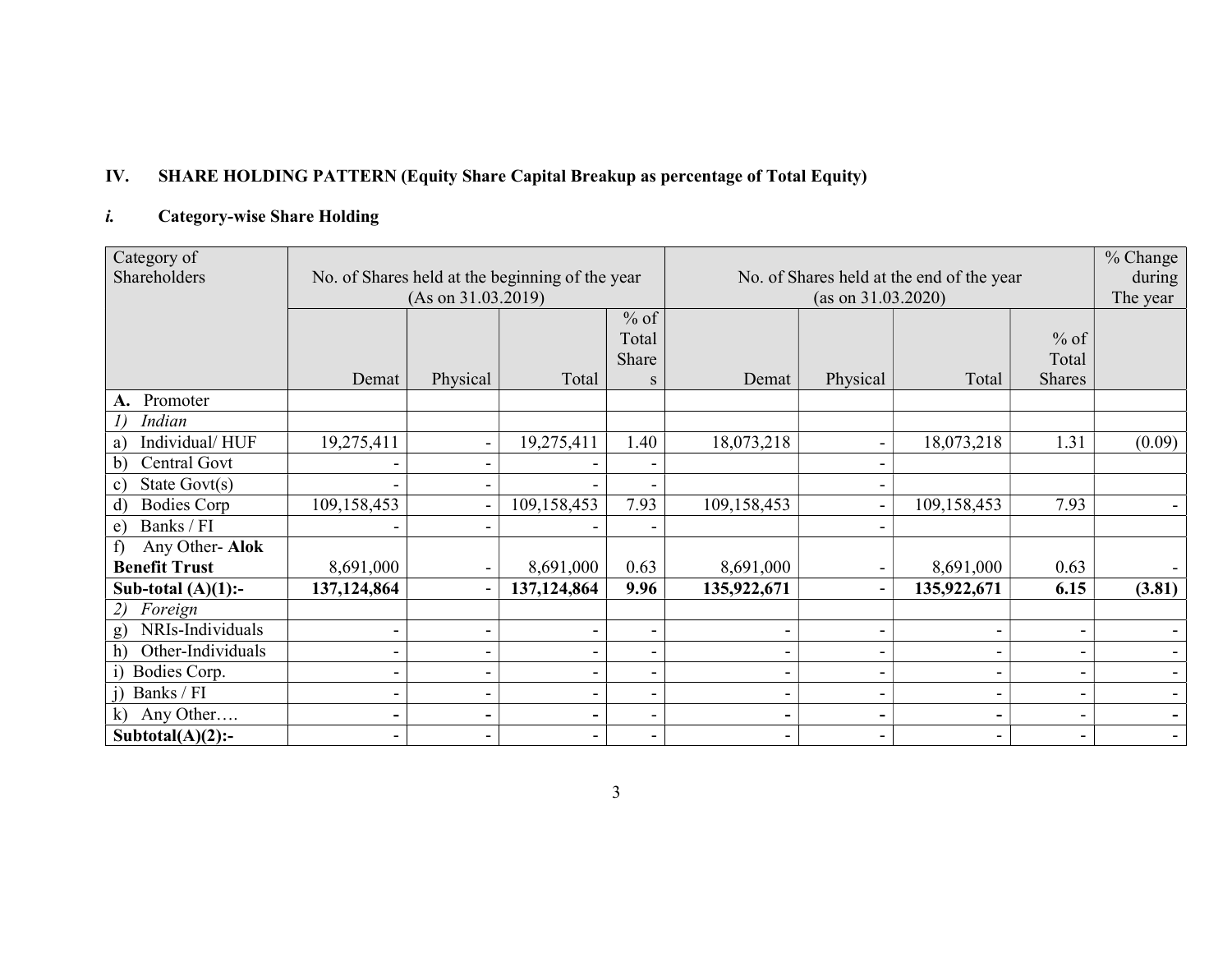| <b>B.</b> Public Shareholding       |              |                          |             |       |             |                              |             |                          |                          |
|-------------------------------------|--------------|--------------------------|-------------|-------|-------------|------------------------------|-------------|--------------------------|--------------------------|
| <b>Institutions</b>                 |              |                          |             |       |             |                              |             |                          |                          |
| a) Mutual Funds                     |              | 200                      | 200         |       |             | 200                          |             | $\overline{\phantom{a}}$ |                          |
| Banks/<br>b)                        |              |                          |             |       |             |                              |             |                          |                          |
| FI/Insurance Companies              | 52,900,154   | 100                      | 52,900,254  | 3.84  | 49,301,146  |                              | 49,301,146  | 2.23                     | (1.61)                   |
| Central Govt<br>$\mathbf{c})$       | 10,000       | $\blacksquare$           | 10,000      | 0.00  | 10,000      |                              | 10,000      | 0.00                     |                          |
| State $Govt(s)$<br>$\mathbf{d}$     |              |                          |             |       |             |                              |             |                          |                          |
| Venture Capital<br>e)               |              |                          |             |       |             |                              |             |                          |                          |
| Funds                               |              | $\overline{\phantom{0}}$ |             |       |             |                              |             | $\overline{\phantom{a}}$ |                          |
| FIIs<br>f                           |              | $\overline{\phantom{a}}$ |             |       |             |                              |             |                          |                          |
| Foreign Venture<br>g)               |              |                          |             |       |             |                              |             |                          |                          |
| Capital Funds                       |              |                          |             |       |             |                              |             |                          |                          |
| h) Others :-                        |              |                          |             |       |             | $\qquad \qquad \blacksquare$ |             | $\overline{\phantom{a}}$ | $\overline{\phantom{0}}$ |
| Foreign Portfolio                   |              |                          |             |       |             |                              |             |                          |                          |
| Investors                           | 48, 132, 245 | 2,000,000                | 50,132,245  | 3.64  | 20,517,579  | 2,000,000                    | 22,517,579  | 1.02                     | (2.62)                   |
| Sub-total $(B)(1)$                  | 101,042,399  | 2,000,300                | 103,042,699 | 7.48  | 69,828,725  | 2,000,200                    | 71,828,925  | 3.25                     | (4.23)                   |
| 2. Non Institutions                 |              |                          |             |       |             |                              |             |                          |                          |
| Bodies Corp.<br>a)                  |              |                          |             |       |             |                              |             |                          |                          |
| (i) Indian                          | 257,043,157  | 19,400                   | 257,062,557 | 18.66 | 926,855,564 | 19,400                       | 926,874,964 | 41.93                    | 23.27                    |
| (ii) Overseas                       |              |                          |             |       |             |                              |             |                          |                          |
| b) Individuals                      |              |                          |             |       |             |                              |             |                          |                          |
|                                     |              |                          |             |       |             |                              |             |                          |                          |
| (i) Individual                      |              |                          |             |       |             |                              |             |                          |                          |
| shareholders holding                |              |                          |             |       |             |                              |             |                          |                          |
| nominal share capital               |              |                          |             |       |             |                              |             |                          |                          |
| upto Rs. 2 lakh                     | 303,781,236  | 428,230                  | 304,209,466 | 22.08 | 648,528,013 | 491,808                      | 649,019,821 | 29.36                    | 7.28                     |
| (ii) Individual                     |              |                          |             |       |             |                              |             |                          |                          |
| shareholders holding                |              |                          |             |       |             |                              |             |                          |                          |
| nominal share capital in            |              |                          |             |       |             |                              |             |                          |                          |
| excess of Rs 2 lakh<br>Others<br>c) | 508,699,529  | 70,000                   | 508,769,529 | 36.94 | 360,646,620 |                              | 360,646,620 | 36.94                    |                          |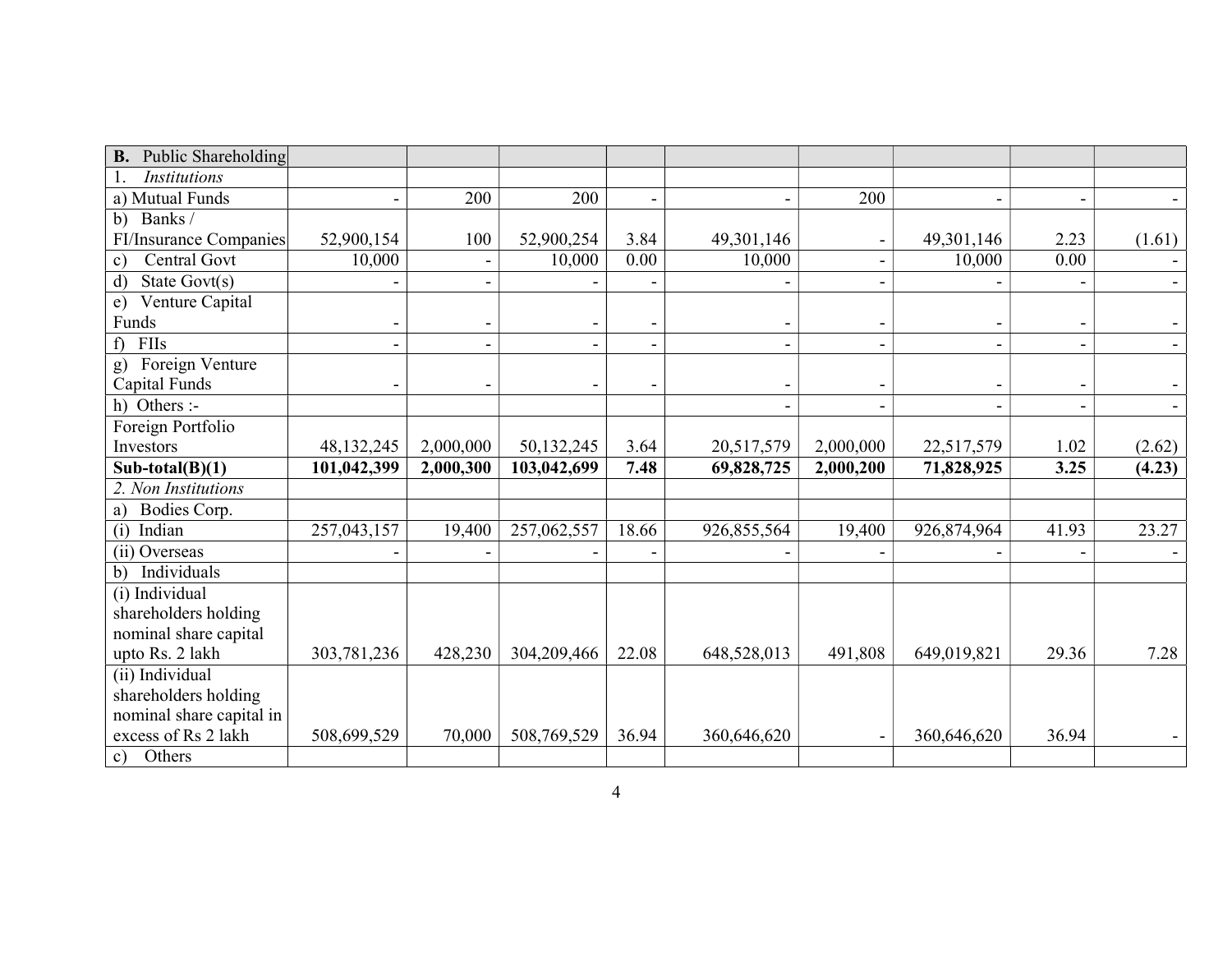| (i)Clearing Member              | 8,330,199     |                          | 8,330,199     | 0.60           | 3,231,046    |           | 3,231,046    | 0.15   | (0.45) |
|---------------------------------|---------------|--------------------------|---------------|----------------|--------------|-----------|--------------|--------|--------|
| (ii) Market Member              | 2,676,215     |                          | 2,676,215     | 0.19           | 405276       |           | 405276       | 0.02   | (0.17) |
| (iii)Non-Resident Indian        |               |                          |               |                |              |           |              |        |        |
| (Repat)                         | 13,662,035    | 8,200                    | 13,670,235    | 0.99           | 16,692,618   | 8200      | 16,700,818   | 0.75   | (0.24) |
| (iv)Non Resident                |               |                          |               |                |              |           |              |        |        |
| Indians (Non-Repat)             | 8,116,573     |                          | 8,116,573     | 0.59           | 9,444,359    |           | 9,444,359    | 0.43   | (0.16) |
| (v)Foreign Companies            |               | $\overline{\phantom{0}}$ |               |                |              |           |              |        |        |
| (vi)Overseas bodies             |               |                          |               |                |              |           |              |        |        |
| corporate                       |               |                          |               |                |              |           |              |        |        |
| $(vii)$ Trusts                  | 42,650        | $\overline{\phantom{a}}$ | 42,650        | $\overline{0}$ | 58,750       |           | 58,750       | 0.0    |        |
| (viii) HUF                      | 33,899,308    | 600                      | 33,899,908    | 2.46           | 36,440,878   | 600       | 36,441,478   | 1.65   | (0.81) |
| (IX) NBFCs registered           |               |                          |               |                |              |           |              |        |        |
| with RBI                        | 373,000       |                          | 373,000       | 0.02           | 76,500       |           | 76,500       | 0.00   | (0.02) |
| Sub-total $(B)(2)$              | 1,136,623,902 | 5,26,430                 | 1,137,150,332 | 82.56          | 2002,379,624 | 5,200,08  | 2002,899,632 | 90.60  | 8.04   |
| <b>Total Public</b>             |               |                          |               |                |              |           |              |        |        |
| <b>Shareholding</b>             |               |                          |               |                |              |           |              |        |        |
| $(B)= (B)(1)+(B)(2)$            | 1,237,666,301 | 2,526,730                | 1,240,193,031 | 90.04          | 2072,208,349 | 2,520,208 | 2074,728,557 | 93.85  | 3.81   |
| C. Shares held by               |               |                          |               |                |              |           |              |        |        |
| <b>Custodian for GDRs &amp;</b> |               |                          |               |                |              |           |              |        |        |
| <b>ADRs</b>                     |               |                          |               |                |              |           |              |        |        |
|                                 |               |                          |               | 100.0          |              |           |              |        |        |
| Grand Total $(A+B+C)$           | 1,374,791,165 | 2,526,730                | 1,377,317,895 | $\bf{0}$       | 2208,131,020 | 2,520,208 | 2210,651,228 | 100.00 |        |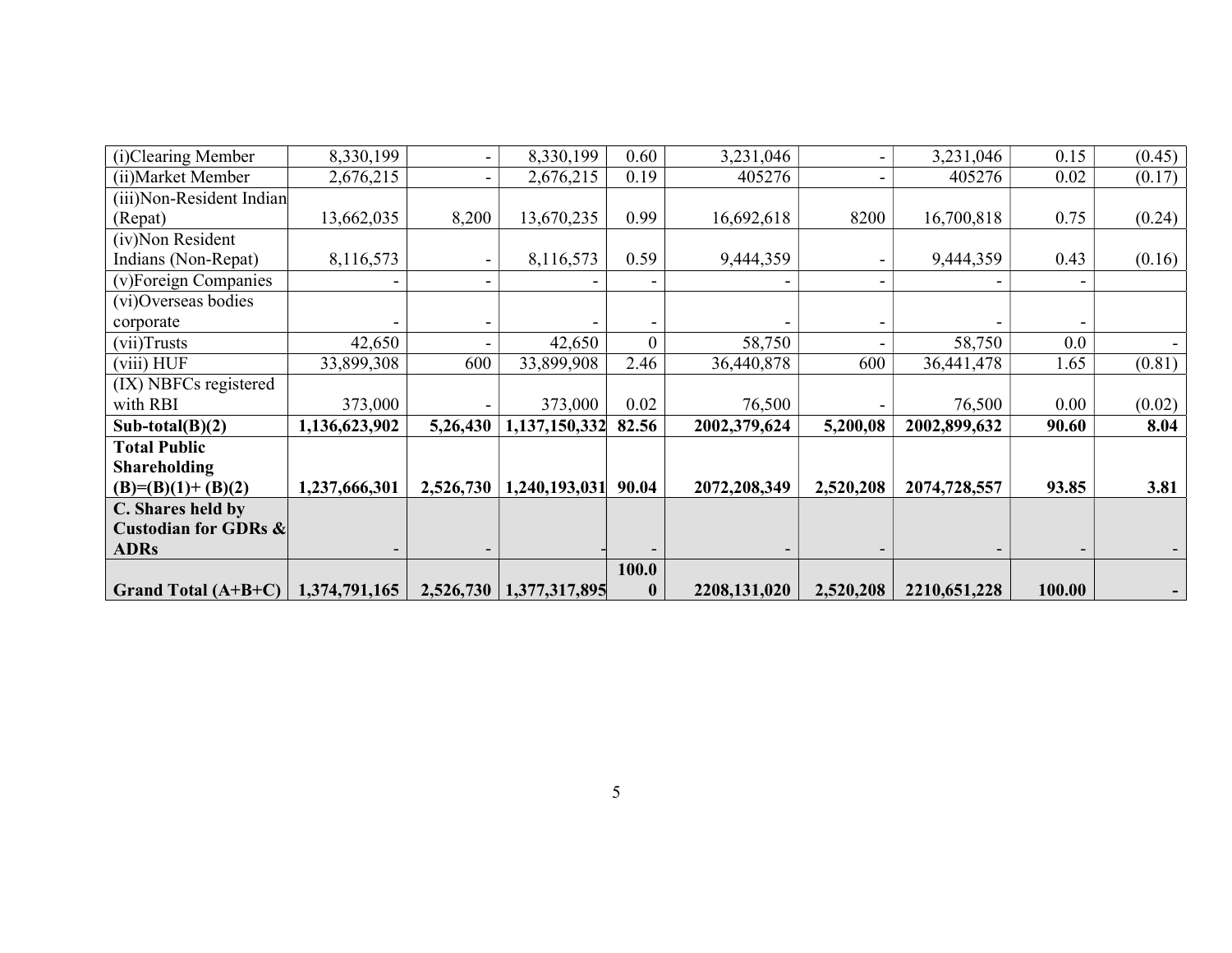# ii. Shareholding of Director

| Sr.            | Shareholder's                             |               |                      | Shareholding at the beginning of | Shareholding at the end of the |                      |               |               |
|----------------|-------------------------------------------|---------------|----------------------|----------------------------------|--------------------------------|----------------------|---------------|---------------|
| No             | <b>Name</b>                               |               | the year             |                                  |                                | year                 |               |               |
|                |                                           |               | $(As on 31-03-2019)$ |                                  |                                | $(as on 31-03-2020)$ |               |               |
|                |                                           |               |                      |                                  |                                |                      | % of          | $\frac{0}{0}$ |
|                |                                           |               |                      |                                  |                                |                      | <b>Shares</b> | change        |
|                |                                           |               | $%$ of               | <b>%of Shares</b>                |                                | $%$ of               | Pledged       | in<br>share   |
|                |                                           |               | total                | Pledged /                        |                                | total                | encumbe       | holding       |
|                |                                           |               | <b>Shares</b>        | encumbered                       |                                | <b>Shares</b>        | red to        | during        |
|                |                                           | No. of        | of the               | to total                         | No. of                         | of the               | total         | the           |
|                |                                           | <b>Shares</b> | company              | shares                           | <b>Shares</b>                  | company              | shares        | year          |
| $\mathbf{1}$   | Ashok B                                   | 14,844,206    | 1.08                 | 100.00                           | 14,844,206                     | 0.67                 | 100.00        |               |
|                | Jiwrajka                                  |               |                      |                                  |                                |                      |               | (0.41)        |
| $\overline{2}$ | Dilip B                                   | 1,005,973     | 0.07                 | 99.80                            | 1,005,973                      | 0.05                 | 99.80         |               |
|                | Jiwrajka                                  |               |                      |                                  |                                |                      |               | (0.02)        |
| 3              | Surendra B<br>Jiwrajka                    | 1,356,900     | 0.10                 | 100.00                           | 1,356,900                      | 0.06                 | 100.00        | (0.04)        |
| $\overline{4}$ | Chandrakala                               | 2,561         | 0.00                 | 0.00                             | 2,561                          | 0.00                 | 0.00          |               |
|                | A Jiwrajka                                |               |                      |                                  |                                |                      |               |               |
| $\overline{5}$ | Pramila D<br>Jiwrajka                     | 2,061,605     | 0.15                 | 99.90                            | 859,412                        | 0.04                 | 99.76         | (0.11)        |
| 6              | Alok A<br>Jiwrajka                        | 4,166         | 0.00                 | 0.00                             | 4,166                          | 0.00                 | 0.00          |               |
| $\overline{7}$ | Surendra B<br>Jiwrajka,, Jt<br>with K. H. | 8,691,000     | 0.63                 | 100.00                           | 8,691,000                      | 0.39                 | 100.00        |               |
|                | Gopal*                                    |               |                      |                                  |                                |                      |               | (0.24)        |
| 8              | Ashok<br>Realtors                         | 639,320       | 0.046                | 100.00                           | 639,320                        | 0.03                 | 100.00        |               |
|                | Private Ltd                               |               |                      |                                  |                                |                      |               | (0.016)       |
| 9              | Alok Knit<br>Exports<br>Private           | 108,519,133   | 7.88                 | 100.00                           | 108,519,133                    | 4.91                 | 100.00        |               |
|                | Limited                                   |               |                      |                                  |                                |                      |               | (2.97)        |
| 10             | Vinod B<br>Jivrajka                       | Nil           | Nil                  | Nil                              | Nil                            | Nil                  | Nil           |               |
|                | <b>Total</b>                              | 137,124,864   | 9.96                 | 99.99                            | 137,124,864                    | 6.15                 | 99.99         | (3.81)        |

\* representing Alok Benefit Trust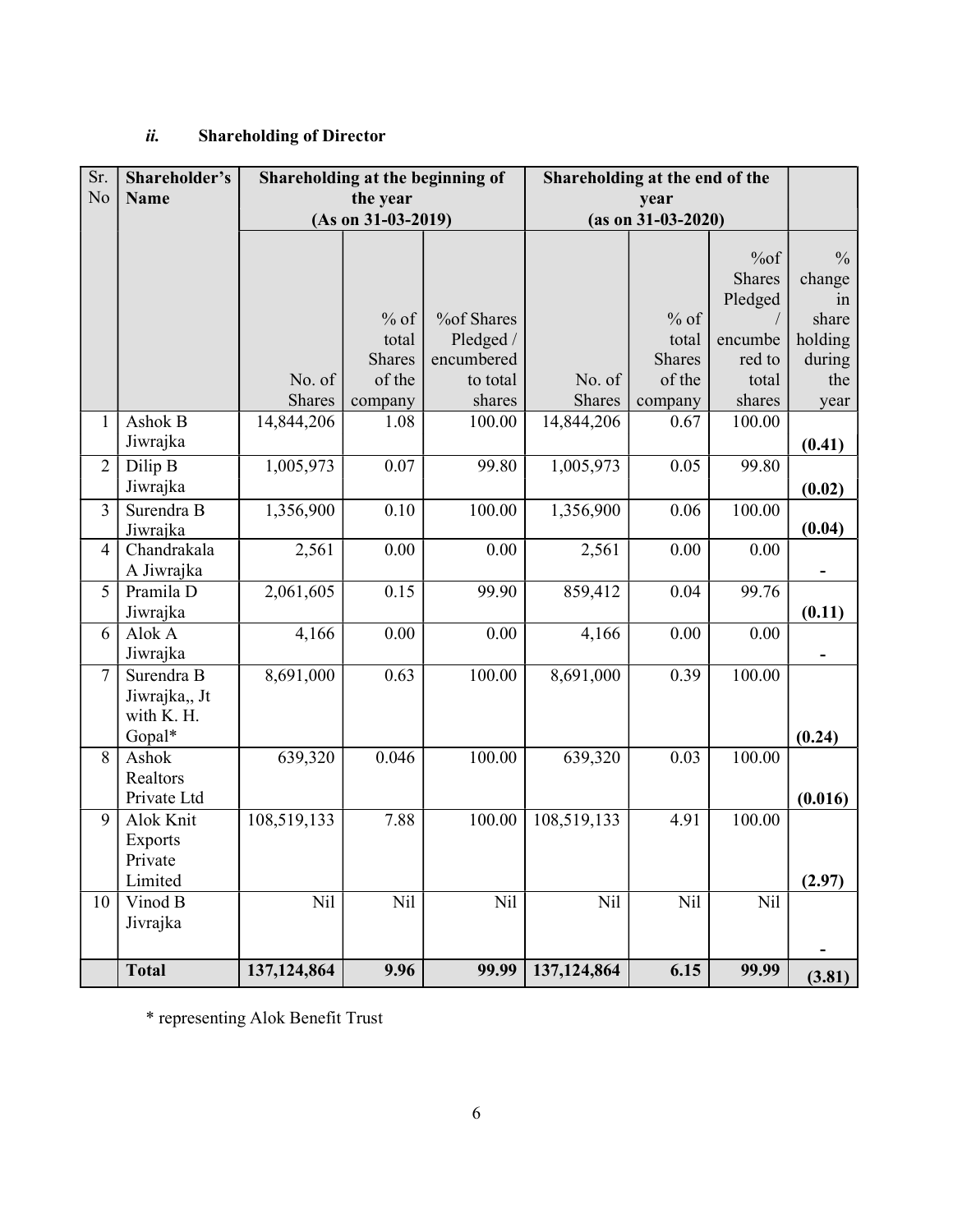| Sr.<br>no.              | <b>Shareholder's Name</b>                                        | Shareholding at the<br>beginning of the year<br>(01.04.2019) |                                           | <b>Cumulative</b><br><b>Shareholding during</b><br>the year |                                           |
|-------------------------|------------------------------------------------------------------|--------------------------------------------------------------|-------------------------------------------|-------------------------------------------------------------|-------------------------------------------|
|                         |                                                                  | No. of<br>shares                                             | % of total<br>shares of<br>the<br>company | $\bf{No. of}$<br>shares                                     | % of total<br>shares of<br>the<br>company |
| $\mathbf{1}$            | Ashok B Jiwrajka                                                 |                                                              |                                           |                                                             |                                           |
|                         | At the beginning of the year                                     | 14,844,206                                                   | 1.08                                      | 14,844,206                                                  | 0.67                                      |
|                         | Date wise Increase / Decrease in                                 |                                                              |                                           |                                                             |                                           |
|                         | Promoters Shareholding during the                                |                                                              |                                           |                                                             |                                           |
|                         | year specifying the reasons for                                  |                                                              |                                           |                                                             |                                           |
|                         | increase/ decrease (e.g. allotment /                             |                                                              |                                           |                                                             |                                           |
|                         | transfer / bonus/ sweat equity etc):                             |                                                              |                                           |                                                             |                                           |
|                         | At the End of the year                                           |                                                              |                                           | 14,844,206                                                  | 0.67                                      |
| $\boldsymbol{2}$        | Dilip B Jiwrajka                                                 |                                                              |                                           |                                                             |                                           |
|                         | At the beginning of the year                                     | 1,005,973                                                    | 0.07                                      | 1,005,973                                                   | 0.05                                      |
|                         | Date wise Increase / Decrease in                                 |                                                              |                                           |                                                             |                                           |
|                         | Promoters Shareholding during the                                |                                                              |                                           |                                                             |                                           |
|                         | year specifying the reasons for                                  |                                                              |                                           |                                                             |                                           |
|                         | increase/ decrease (e.g. allotment /                             |                                                              |                                           |                                                             |                                           |
|                         | transfer / bonus/ sweat equity etc):                             |                                                              |                                           |                                                             |                                           |
|                         | At the End of the year                                           |                                                              |                                           | 1,005,973                                                   | 0.05                                      |
| $\mathbf{3}$            | Surendra B Jiwrajka                                              |                                                              |                                           |                                                             |                                           |
|                         | At the beginning of the year                                     | 1,356,900                                                    | 0.10                                      | 1,356,900                                                   | 0.06                                      |
|                         | Date wise Increase / Decrease in                                 |                                                              |                                           |                                                             |                                           |
|                         | Promoters Shareholding during the                                |                                                              |                                           |                                                             |                                           |
|                         | year specifying the reasons for                                  |                                                              |                                           |                                                             |                                           |
|                         | increase/ decrease (e.g. allotment /                             |                                                              |                                           |                                                             |                                           |
|                         | transfer / bonus/ sweat equity etc):                             |                                                              |                                           |                                                             |                                           |
|                         | At the End of the year                                           |                                                              |                                           | 1,356,900                                                   | 0.06                                      |
| $\overline{\mathbf{4}}$ | Chandrakala A Jiwrajka                                           |                                                              |                                           |                                                             |                                           |
|                         | At the beginning of the year<br>Date wise Increase / Decrease in | 2,561                                                        | 0.00                                      | 2,561                                                       | 0.00                                      |
|                         | Promoters Shareholding during the                                |                                                              |                                           |                                                             |                                           |
|                         | year specifying the reasons for                                  |                                                              |                                           |                                                             |                                           |
|                         | increase/ decrease (e.g. allotment /                             |                                                              |                                           |                                                             |                                           |
|                         | transfer / bonus/ sweat equity etc):                             |                                                              |                                           |                                                             |                                           |
|                         | At the End of the year                                           |                                                              |                                           | 2,561                                                       | 0.00                                      |
| 5                       | Pramila D Jiwrajka                                               |                                                              |                                           |                                                             |                                           |
|                         | At the beginning of the year                                     | 2,061,605                                                    | 0.15                                      | 2,061,605                                                   | 0.04                                      |
|                         | 1202193 shares were invoked by                                   |                                                              |                                           |                                                             |                                           |
|                         | Catalyst Trusteeship Limited on                                  |                                                              |                                           |                                                             |                                           |
|                         | 02.12.2019                                                       |                                                              |                                           |                                                             |                                           |
|                         | At the End of the year                                           |                                                              |                                           | 859,412                                                     | 0.04                                      |
|                         |                                                                  |                                                              |                                           |                                                             |                                           |

iii. Change in Promoters Shareholding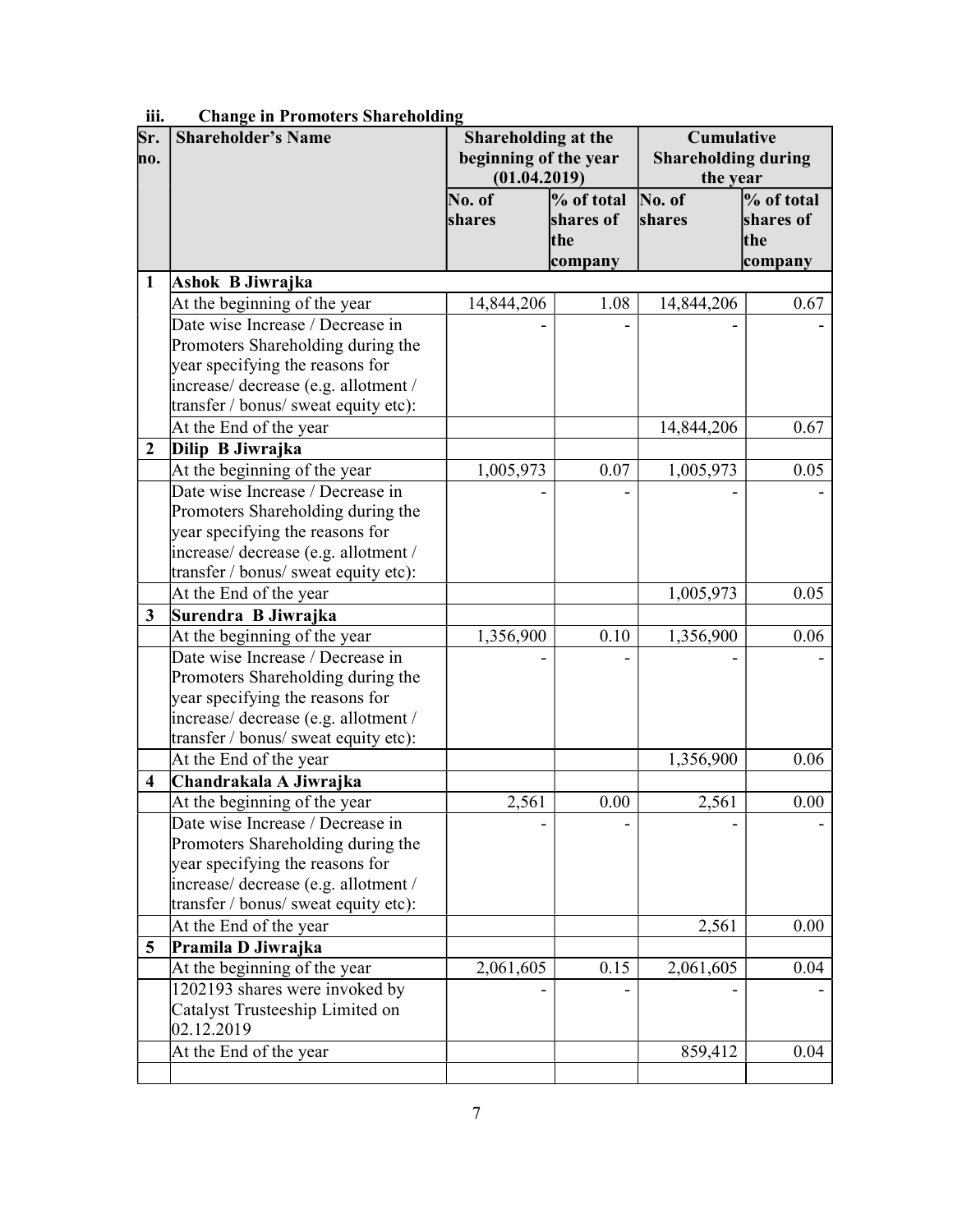| 6              | Alok A Jiwrajka                          |             |      |             |      |
|----------------|------------------------------------------|-------------|------|-------------|------|
|                | At the beginning of the year             | 4,166       | 0.00 | 4,166       | 0.00 |
|                | Date wise Increase / Decrease in         |             |      |             |      |
|                | Promoters Shareholding during the        |             |      |             |      |
|                | year specifying the reasons for          |             |      |             |      |
|                | increase/ decrease (e.g. allotment /     |             |      |             |      |
|                | transfer / bonus/ sweat equity etc):     |             |      |             |      |
|                | At the End of the year                   |             |      | 4,166       | 0.00 |
| $\overline{7}$ | Surendra B Jiwrajka, Jt. with K.         |             |      |             |      |
|                | H. Gopal                                 |             |      |             |      |
|                | At the beginning of the year             | 8,691,000   | 0.63 | 8,691,000   | 0.39 |
|                | Date wise Increase / Decrease in         |             |      |             |      |
|                | Promoters Share holding during the       |             |      |             |      |
|                | year specifying the reasons for          |             |      |             |      |
|                | increase/ decrease (e.g. allotment /     |             |      |             |      |
|                | transfer / bonus/ sweat equity etc):     |             |      |             |      |
|                | At the End of the year                   |             |      | 8,691,000   | 0.39 |
| 8              | <b>Ashok Realtors Private Limited</b>    |             |      |             |      |
|                | At the beginning of the year             | 639,320     | 0.04 | 639,320     | 0.03 |
|                | Date wise Increase / Decrease in         |             |      |             |      |
|                | Promoters Share holding during the       |             |      |             |      |
|                | year specifying the reasons for          |             |      |             |      |
|                | increase/ decrease (e.g. allotment /     |             |      |             |      |
|                | transfer / bonus/ sweat equity etc):     |             |      |             |      |
|                | At the End of the year                   |             |      | 6,39,230    | 0.03 |
| 9              | <b>Alok Knit Exports Private Limited</b> |             |      |             |      |
|                | At the beginning of the year             | 108,519,133 | 7.88 | 108,519,133 | 4.91 |
|                | Date wise Increase / Decrease in         |             |      |             |      |
|                | Promoters Shareholding during the        |             |      |             |      |
|                | year specifying the reasons for          |             |      |             |      |
|                | increase/ decrease (e.g. allotment /     |             |      |             |      |
|                | transfer / bonus/ sweat equity etc):     |             |      |             |      |
|                | At the End of the year                   |             |      | 108,519,133 | 4.91 |
| 10             | Vinod B Jivrajka                         |             |      |             |      |
|                | At the beginning of the year             |             |      |             |      |
|                | Date wise Increase / Decrease in         |             |      |             |      |
|                | Promoters Shareholding during the        |             |      |             |      |
|                | year specifying the reasons for          |             |      |             |      |
|                | increase/ decrease (e.g. allotment /     |             |      |             |      |
|                | transfer / bonus/ sweat equity etc):     |             |      |             |      |
|                | At the End of the year                   |             |      |             |      |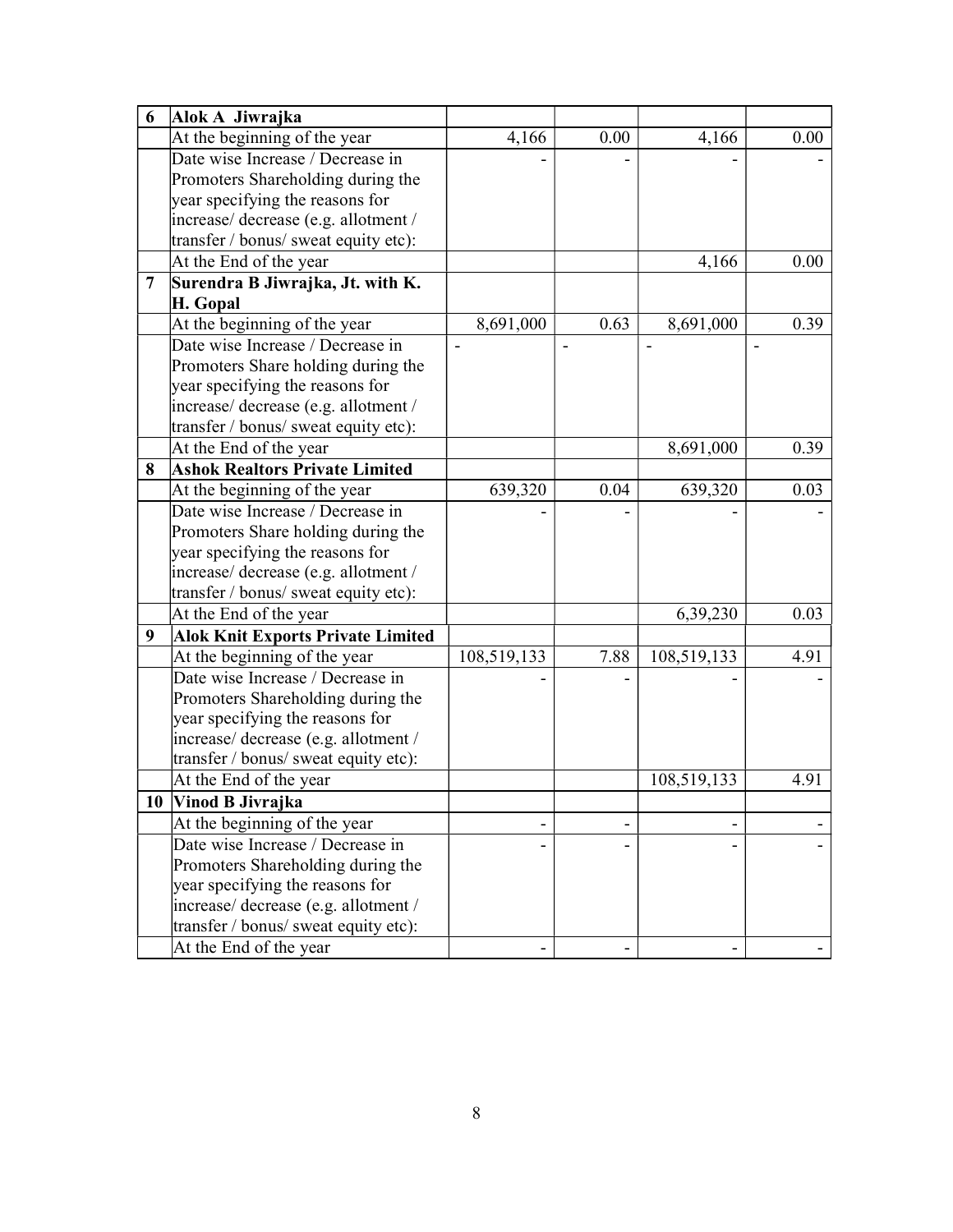# iv. Shareholding Pattern of Top Ten Shareholders (other than Directors and Promoters)

| Sr.            | <b>Name</b>                                                          |              | Shareholding at the beginning<br>of the year(01.04.2019) |                 |                                           |  |  |
|----------------|----------------------------------------------------------------------|--------------|----------------------------------------------------------|-----------------|-------------------------------------------|--|--|
| No.            | of the top 10<br>shareholders                                        | No of shares | $%$ of<br>total<br>shares of<br>the<br>Company           | No of<br>shares | % of total<br>shares of<br>the<br>Company |  |  |
| $\mathbf{1}$   | Reliance Industries<br>Limited                                       | <b>Nil</b>   | 0.00                                                     | 833, 333, 333   | 37.70                                     |  |  |
| $\overline{2}$ | Life Insurance<br>Corporation of India                               | 35,164,136   | 2.55                                                     | 35,164,136      | 1.59                                      |  |  |
| $\overline{3}$ | <b>Indian Opportunities</b><br>Growth Fund Ltd-<br>Pinewood Strategy | 41,800,000   | 3.03                                                     | 17,930,362      | 1.89                                      |  |  |
| $\overline{4}$ | Arya Consolidated<br>Private Limited                                 | 12,564,953   | 0.91                                                     | 16,696,711      | 0.81                                      |  |  |
| $\overline{5}$ | Rajul Devidas Shah                                                   | 4,561,403    | 0.33                                                     | 16,639,616      | 0.75                                      |  |  |
| 6              | Ramakrishna Reddy<br>Challa                                          | 2,000,000    | 0.14                                                     | 9,000,000       | 0.41                                      |  |  |
| $\overline{7}$ | United India Insurance<br>Company Limited                            | 7,610,690    | 0.55                                                     | 7,610,690       | 0.34                                      |  |  |
| 8              | Jaideep Narendra Sampat                                              | 5,695,542    | 0.41                                                     | 5,695,542       | 0.26                                      |  |  |
| 9              | Charmi Rakesh Bhansali                                               | 4,697,691    | 0.34                                                     | 5,600,000       | 0.25                                      |  |  |
| 10             | <b>R</b> K R Investments<br>Services Private Limited                 | 6,150,000    | 0.44                                                     | 5,350,000       | 0.24                                      |  |  |

# v. Shareholding of Directors and Key Managerial Personnel

| Sr. | <b>Name</b>                   | Shareholding at the   |            | Cumulative          |            |  |
|-----|-------------------------------|-----------------------|------------|---------------------|------------|--|
| No. |                               | beginning of the year |            | shareholding during |            |  |
|     |                               |                       |            | the year            |            |  |
|     | For each of the directors and | No of shares          | % of total | No of               | % of total |  |
|     | <b>KMP</b>                    |                       | shares of  | shares              | shares of  |  |
|     |                               |                       | the        |                     | the        |  |
|     |                               |                       | Company    |                     | Company    |  |
| 1.  | Ashok B Jiwrajka              | 14,844,206            | 1.08       | 14,844,206          | 0.67       |  |
| 2.  | Dilip B Jiwrajka              | 1,005,973             | 0.07       | 1,005,973           | 0.05       |  |
| 3.  | Surendra B Jiwrajka           | 1,356,900             | 0.10       | 1,356,900           | 0.06       |  |
| 4.  | Tulsi Tejwani                 | 4000                  | 0          | 5000                |            |  |
| 5.  | Senthilkumar M A              | 0                     | 0          |                     |            |  |
| 6.  | Sunil O Khandelwal            | 2000                  | 0.00       | 2000                | 0.00       |  |
| 7.  | K. H. Gopal                   | 0                     | $\theta$   |                     |            |  |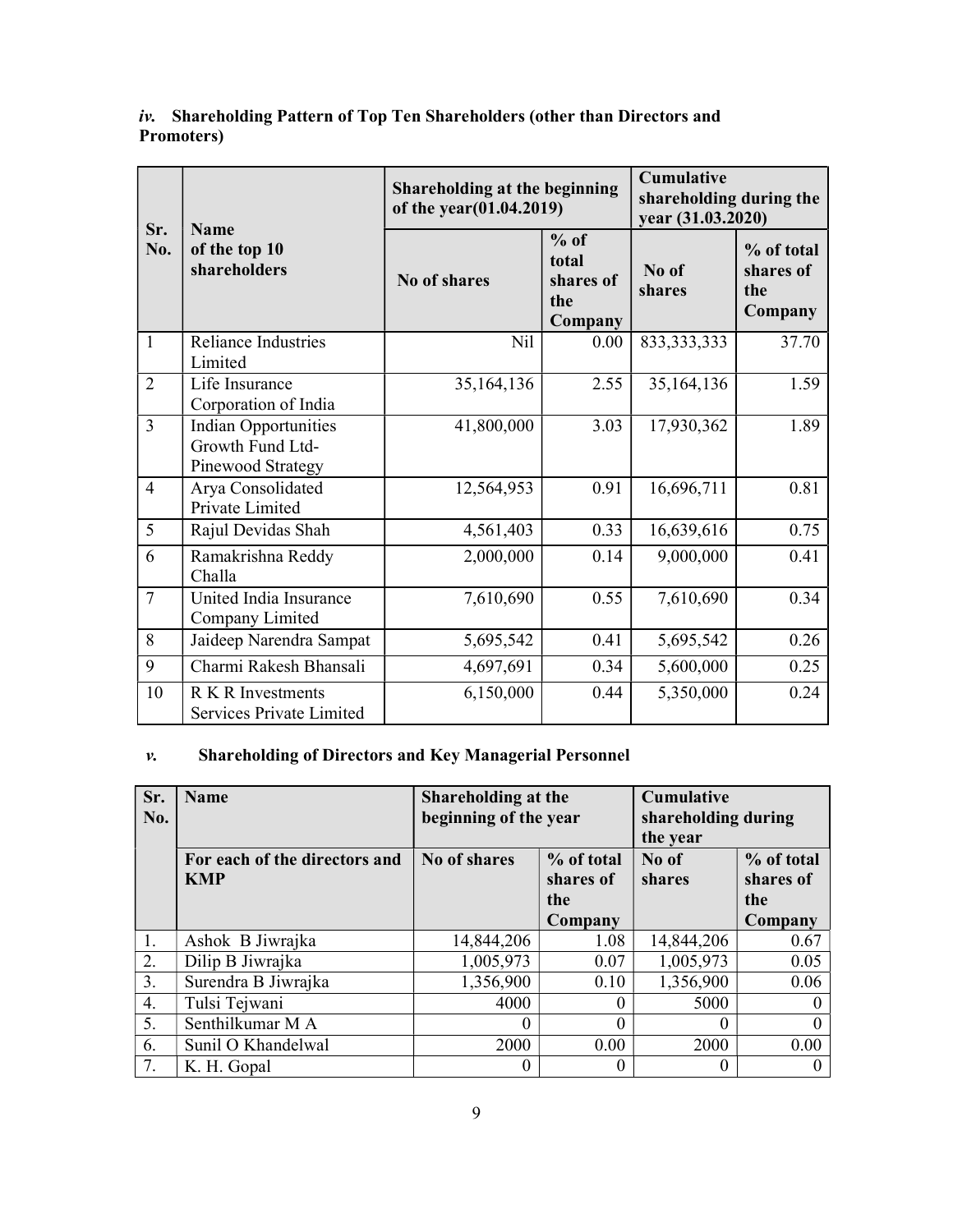# V. INDEBTEDNESS:

Indebtedness of the Company including interest outstanding/accrued but not due for payment

|                                          |                      |                  | (Rs. in Crore)      |
|------------------------------------------|----------------------|------------------|---------------------|
| <b>Particulars</b>                       | <b>Secured Loans</b> | <b>Unsecured</b> | <b>Total</b>        |
|                                          | excluding            | Loans            | <b>Indebtedness</b> |
|                                          | deposits             |                  |                     |
| Indebtedness at the beginning of the     |                      |                  |                     |
| financial year (01.04.2019)              |                      |                  |                     |
| i) Principal Amount                      | 23,513.18            | 581.34           | 24,094.52           |
| ii) Interest due but not paid            | 5,408.76             | 56.65            | 5,465.40            |
| iii) Interest accrued but not due        | 6.52                 |                  | 6.52                |
| Total (i+ii+iii)                         | 28,928.45            | 637.98           | 29,566.43           |
| Change in Indebtedness during the        |                      |                  |                     |
| financial year                           |                      |                  |                     |
| $(2019-20)$                              |                      |                  |                     |
| <b>Net Change</b>                        | (885.38)             | (637.98)         | (1,523.36)          |
| Indebtedness at the end of the Financial |                      |                  |                     |
| year (31.03.2020)                        |                      |                  |                     |
| i) Principal Amount                      | 28,030.50            |                  | 28,030.50           |
| ii) Interest due but not paid            | 12.57                |                  | 12.57               |
| iii) Interest accrued but not due        |                      |                  |                     |
| Total (i+ii+iii)                         | 28,043.07            |                  | 28,043.07           |

#### VI REMUNERATION OF DIRECTORS AND KEY MANAGERIAL PERSONNEL A. Remuneration to Managing Director, Whole-time Directors and/or Manager

| Sr. | <b>Particulars of</b>                                                                         | <b>Name</b>                         |                             |                                             |                                     |                              | <b>Total</b>             |
|-----|-----------------------------------------------------------------------------------------------|-------------------------------------|-----------------------------|---------------------------------------------|-------------------------------------|------------------------------|--------------------------|
| No. | <b>Remuneration</b>                                                                           | <b>Executive</b><br><b>Director</b> | Managing<br><b>Director</b> | Joint<br><b>Managing</b><br><b>Director</b> | <b>Executive</b><br><b>Director</b> | Executive<br><b>Director</b> | Amount                   |
|     |                                                                                               | <b>Ashok B</b><br>Jiwrajka          | Dilip B<br>Jiwrajka         | <b>Surendra</b><br><b>B</b> Jiwrajka        | Senthil<br>Kumar M A                | Tulsi<br>Tejwani             |                          |
| 1.  | Gross salary                                                                                  |                                     |                             |                                             |                                     |                              |                          |
|     | (a)Salary as per<br>provisions contained in<br>section $17(1)$ of the<br>Income-tax Act, 1961 | Nil                                 | N <sub>il</sub>             | Nil                                         | 74,72,277.00                        | 73,94,945.47                 | 1,48,67,222.47           |
|     | (b) Value of perquisites<br>$u/s$ 17(2) Income-tax<br>Act, 1961                               | $\overline{\phantom{0}}$            | $\overline{\phantom{a}}$    |                                             |                                     |                              |                          |
|     | (c)Profits in lieu of<br>salary under<br>section17(3) Income-<br>$tax$ Act, 1961              | $\overline{\phantom{0}}$            |                             |                                             |                                     |                              |                          |
| 2.  | <b>Stock Option</b>                                                                           | -                                   | $\overline{\phantom{a}}$    | -                                           | $\overline{\phantom{a}}$            | $\overline{\phantom{a}}$     | $\overline{\phantom{a}}$ |
| 3.  | <b>Sweat Equity</b>                                                                           | -                                   | $\overline{\phantom{a}}$    |                                             | $\overline{\phantom{a}}$            |                              | -                        |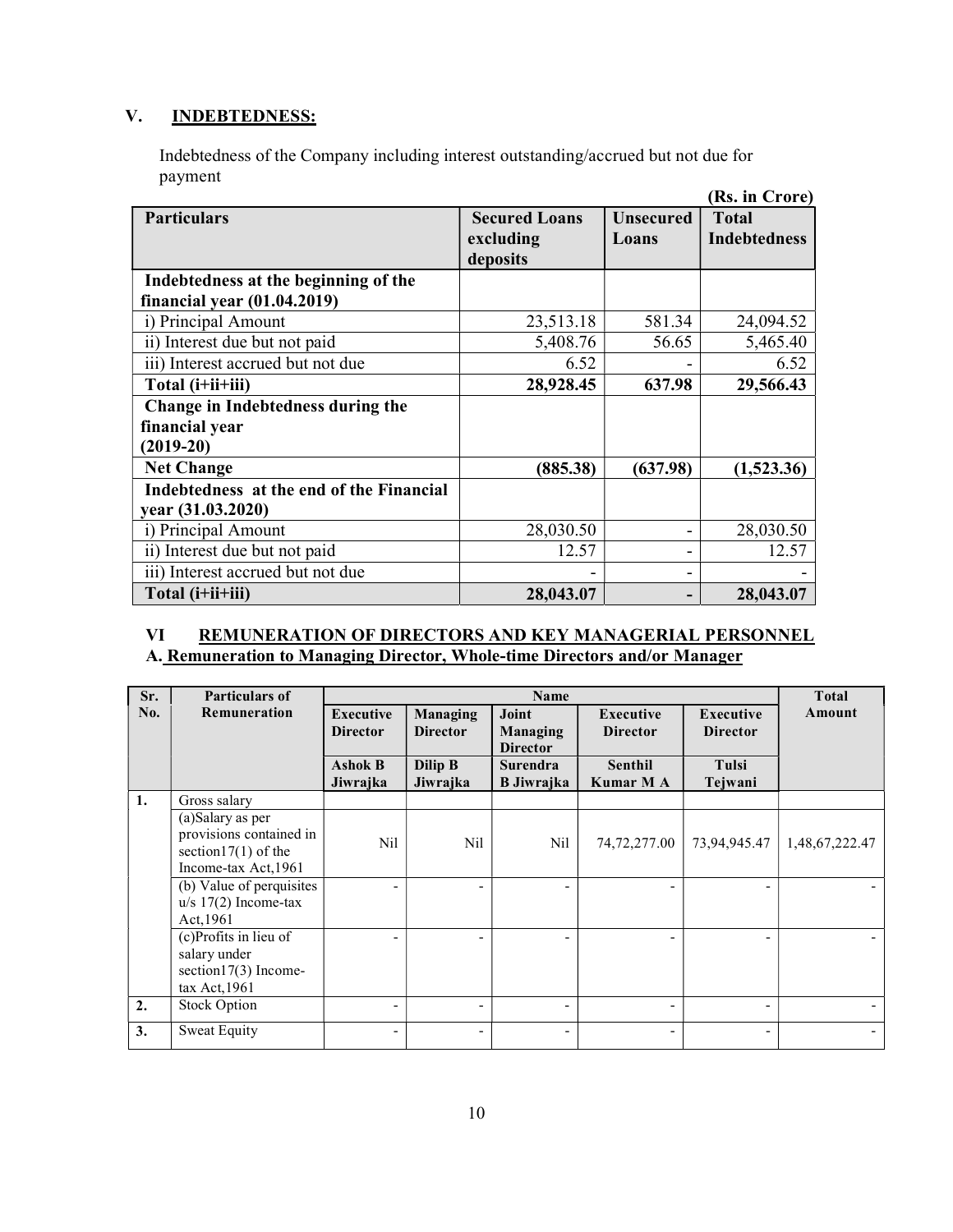| 4. | Commission<br>- as % of profit<br>- others, specify. |     |     |     |              |              | $\overline{\phantom{0}}$ |
|----|------------------------------------------------------|-----|-----|-----|--------------|--------------|--------------------------|
| C. | Others, please specify                               |     |     |     |              |              |                          |
| 6. | Total(A)                                             | Nil | Nil | Nil | 74,72,277.00 | 73,94,945.47 | 1,48,67,222.47           |
|    | Ceiling as per the Act                               |     |     |     |              |              |                          |

# B. Remuneration to other directors:

# i. Independent Director

| <b>Particulars of Remuneration</b>          | <b>Name of Directors</b>              |                         | <b>Total</b> |
|---------------------------------------------|---------------------------------------|-------------------------|--------------|
|                                             | <b>Surinder</b><br><b>Kumar Bhoan</b> | Keshav D.<br>Hodavdekar | Amount       |
| Fees for attending Board/committee meetings |                                       |                         |              |
| Commission                                  |                                       |                         |              |
| Others                                      |                                       | -                       |              |
| <b>Total</b>                                |                                       |                         |              |

# ii. Other Non-executive directors:

| <b>Particulars of Remuneration</b> | <b>Name of Nominee Directors</b> | <b>Total Amount</b> |
|------------------------------------|----------------------------------|---------------------|
|                                    | Suneet Shukla - (IFCI Limited)   |                     |
| Fees for attending Board/          |                                  |                     |
| committee meetings                 |                                  |                     |
| Commission                         |                                  |                     |
| Others                             |                                  |                     |
| <b>Total</b>                       |                                  |                     |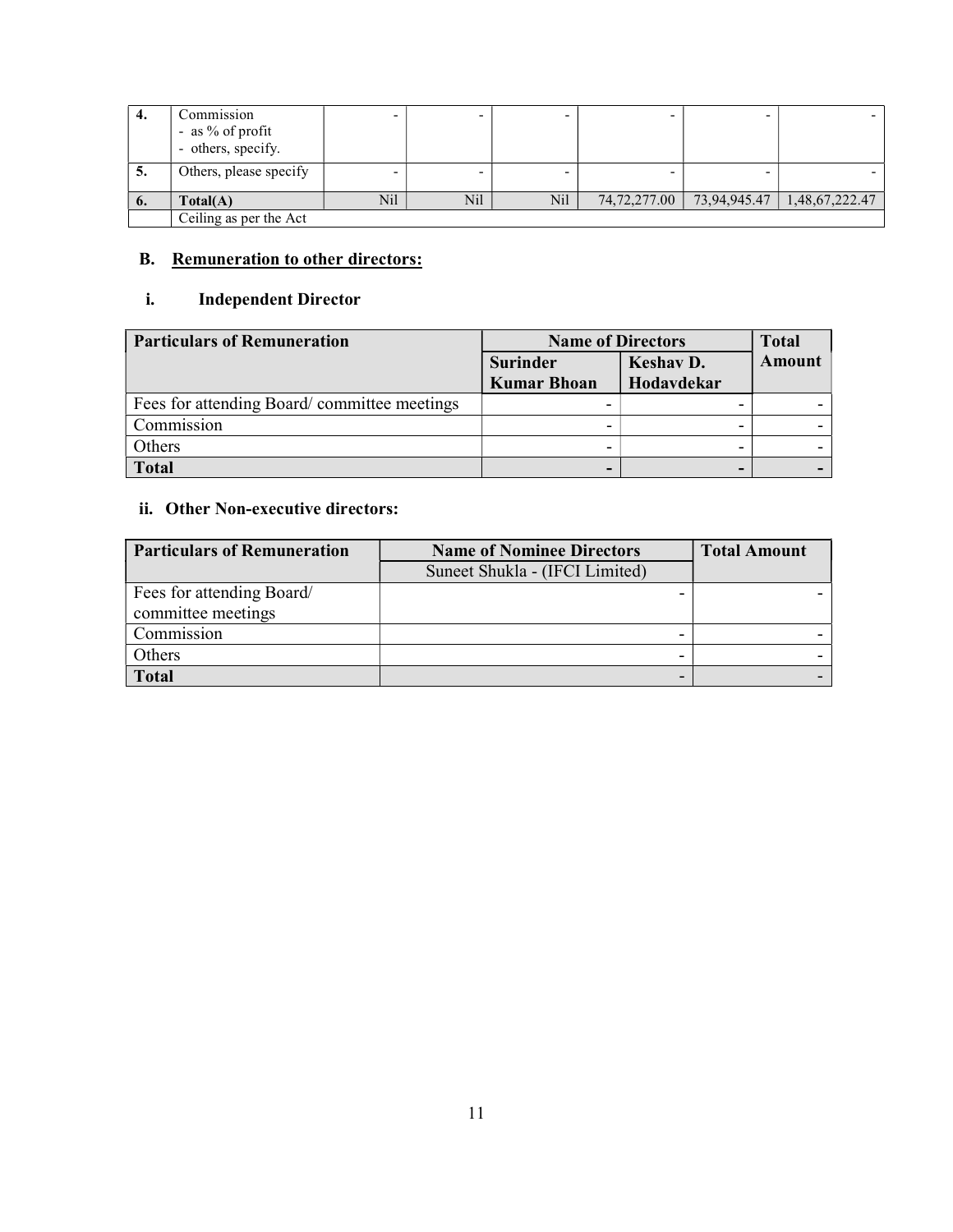| Sr. | <b>Particulars of</b>                                                                                                                                                                                                                                | <b>Key Managerial Personnel</b>                 |                                                                     |                    |  |  |
|-----|------------------------------------------------------------------------------------------------------------------------------------------------------------------------------------------------------------------------------------------------------|-------------------------------------------------|---------------------------------------------------------------------|--------------------|--|--|
| No. | Remuneration                                                                                                                                                                                                                                         | Company<br><b>Secretary</b><br><b>KH</b> Gopal) | <b>Chief Financial</b><br><b>Officer</b><br>(Sunil O<br>Khandelwal) | <b>Total</b>       |  |  |
| 1.  | Gross salary                                                                                                                                                                                                                                         |                                                 |                                                                     |                    |  |  |
|     | (a)Salary as per<br>provisions contained in<br>section $17(1)$ of the<br>Income-tax Act, 1961<br>(b) Value of perquisites<br>$u/s$ 17 (2) Income-tax<br>Act, 1961<br>(c) Profits in lieu of<br>salary under section<br>17(3) Income-tax Act,<br>1961 | 1,66,06,283.11                                  | 1,72,65,887.50                                                      | 3, 38, 72, 170. 61 |  |  |
| 2.  | <b>Stock Option</b>                                                                                                                                                                                                                                  |                                                 |                                                                     |                    |  |  |
| 3.  | <b>Sweat Equity</b>                                                                                                                                                                                                                                  |                                                 |                                                                     |                    |  |  |
| 4.  | Commission<br>- as % of profit<br>- others, specify                                                                                                                                                                                                  |                                                 |                                                                     |                    |  |  |
| 5.  | Others, please specify                                                                                                                                                                                                                               |                                                 |                                                                     |                    |  |  |
| 6.  | Total                                                                                                                                                                                                                                                | 1,66,06,283.11                                  | 1,72,65,887.50                                                      | 3, 38, 72, 170. 61 |  |  |

#### C. Remuneration to Key Managerial Personnel Other Than MD/ Manager/ WTD as on 31.03.2020

#### VII. PENALTIES/PUNISHMENT/COMPOUNDING OF OFFENCES:

There were no instances of non-compliances nor have any penalties, strictures been imposed by Stock Exchanges or SEBI or any other statutory authority during the last three years on any matter related to the capital markets, except imposition of fines by the National Stock Exchange of India Limited vide letters dated March 26, 2018 and June 17, 2019 in relation to delay in submission of quarterly financial results for the period ending September, 2017 and March, 2019 respectively and by BSE Limited vide email/letter dated September 19, 2018 and June 17, 2019 in relation to delay in submission of quarterly financial results for the period ending March, 2018, June, 2018 and March, 2019 respectively, required to be submitted with the Stock Exchanges under Clause 41 of the Listing Agreement / Regulation 33 of the SEBI LODR Regulations. The Company had provided suitable explanations in this regard.